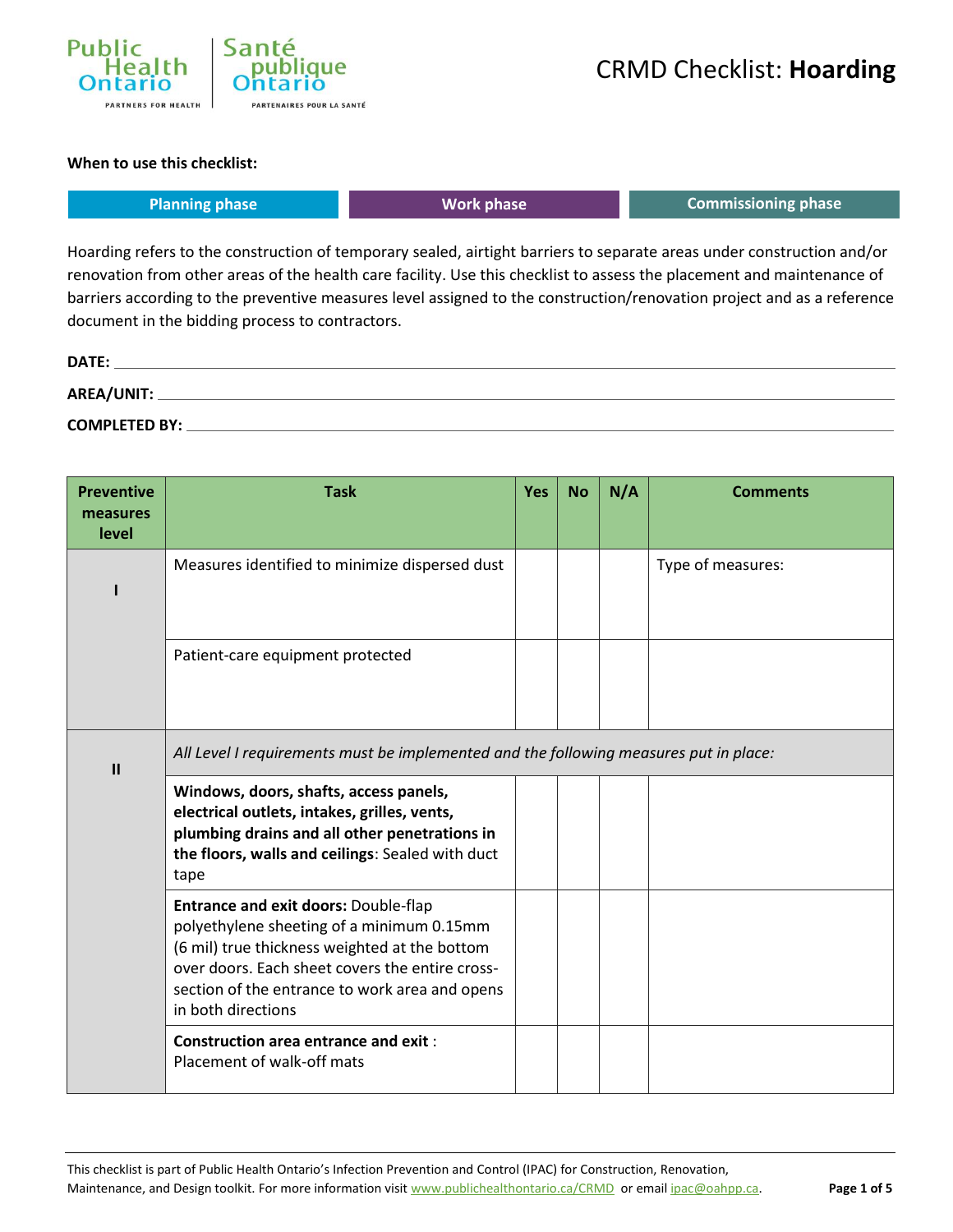| <b>Preventive</b><br>measures | <b>Task</b>                                                                                                                                                                                                                                  | <b>Yes</b> | <b>No</b> | N/A | <b>Comments</b> |  |
|-------------------------------|----------------------------------------------------------------------------------------------------------------------------------------------------------------------------------------------------------------------------------------------|------------|-----------|-----|-----------------|--|
| level                         |                                                                                                                                                                                                                                              |            |           |     |                 |  |
| $\mathbf{I}$                  | Carpeted or textured floors: Polyethylene<br>sheeting of a minimum 0.30mm (12 mil)<br>thickness or two 0.15 mm (6 mil) sheets layered<br>one on top of the other. Vertical sheeting<br>overlaps the horizontal base sheet of<br>polyethylene |            |           |     |                 |  |
|                               | Textured, perforated, or drop ceilings: Covered<br>with polyethylene placed on the inside of<br>vertical sheeting and taped with a continuous<br>seal                                                                                        |            |           |     |                 |  |
|                               | HVAC systems: Supply and return-air ducts into<br>the construction area are blocked off/sealed or<br>isolated.                                                                                                                               |            |           |     |                 |  |
|                               | Conduct HVAC system shutdowns in<br>accordance with CSA Standard Z317.2-12                                                                                                                                                                   |            |           |     |                 |  |
|                               | <b>Barriers:</b> Extended to the true ceiling                                                                                                                                                                                                |            |           |     |                 |  |
|                               | Polyethylene sheeting: Reinforced where<br>necessary with framing (metal or wood), poles                                                                                                                                                     |            |           |     |                 |  |
|                               | Dust control: Used 0.15 mm (6-mil) fire-<br>retardant polyethylene barriers                                                                                                                                                                  |            |           |     |                 |  |
| III                           | All Level 1 & II requirements must be implemented and the following measures put in place:                                                                                                                                                   |            |           |     |                 |  |
|                               | From floor to the underside of the deck:<br>Impermeable dust barrier erected consisting of<br>two layers of 0.15 mm (6 mil) polyethylene and<br>a gypsum wallboard or drywall protective layer                                               |            |           |     |                 |  |
|                               | From true ceiling to the floor and around the<br>entire perimeter of the construction area:<br>Used continuous polyethylene sheeting wall,<br>minimum of 0.15mm (6 mil) thickness                                                            |            |           |     |                 |  |
|                               | <b>Construction area:</b> Enclosed by dust barriers<br>comprising 2 layers of 0.15 mm (6-mil) fire-<br>retardant polyethylene and 1 layer of drywall                                                                                         |            |           |     |                 |  |
|                               | Continuous tape seal of gypsum wallboard to<br>floor and ceiling                                                                                                                                                                             |            |           |     |                 |  |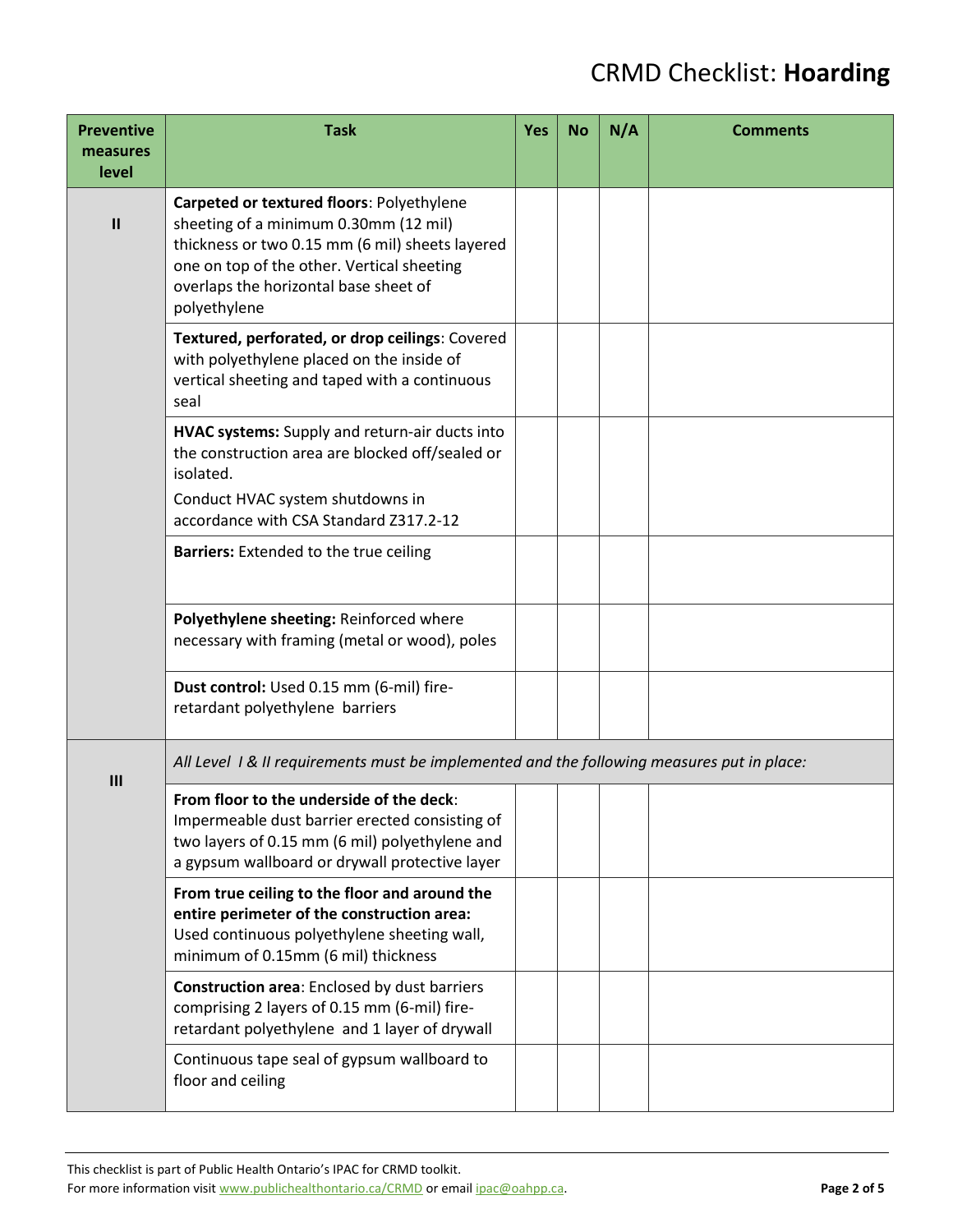| <b>Preventive</b><br>measures<br>level | <b>Task</b>                                                                                                                                                                                                          | <b>Yes</b> | <b>No</b> | N/A | <b>Comments</b> |
|----------------------------------------|----------------------------------------------------------------------------------------------------------------------------------------------------------------------------------------------------------------------|------------|-----------|-----|-----------------|
| III                                    | Continuous tape seal of polyethylene to floor<br>and ceiling                                                                                                                                                         |            |           |     |                 |
|                                        | Continuous tape seal on both sides of<br>polyethylene                                                                                                                                                                |            |           |     |                 |
|                                        | Between construction area and facility:<br>Electronic monitoring of pressure differentials                                                                                                                           |            |           |     |                 |
|                                        | Between construction area and facility:<br>Checked for air leakage paths                                                                                                                                             |            |           |     |                 |
|                                        | Between construction area and facility:<br>Windows and doors sealed with 2 layers of 0.15<br>mm (6 mil) polyethylene and 1 layer of drywall                                                                          |            |           |     |                 |
|                                        | <b>Mechanical equipment and materials:</b><br>Protected from dust and moisture exposure                                                                                                                              |            |           |     |                 |
| Anteroom                               | Constructed at access point to construction<br>area                                                                                                                                                                  |            |           |     |                 |
|                                        | Large enough to accommodate materials and<br>supplies without having to open both doors at<br>the same time                                                                                                          |            |           |     |                 |
|                                        | Walls built of metal studs, the bottom track<br>sealed to the flooring, 2 layers of 0.15 mm (6<br>mil) polyethylene sealed to the studs, one on<br>either face and protected with drywall with a<br>washable surface |            |           |     |                 |
|                                        | Walls constructed of material resistant to<br>moisture                                                                                                                                                               |            |           |     |                 |
|                                        | Dust barriers extend to the true ceiling or have<br>their roofs constructed in the same manner as<br>Preventive Measure III barriers. Roof is<br>constructed to protect against overhead<br>hazards                  |            |           |     |                 |
|                                        | Hollow metal lockable doors with door-closure<br>device. Frame and bottom sealed with<br>weather-stripping                                                                                                           |            |           |     |                 |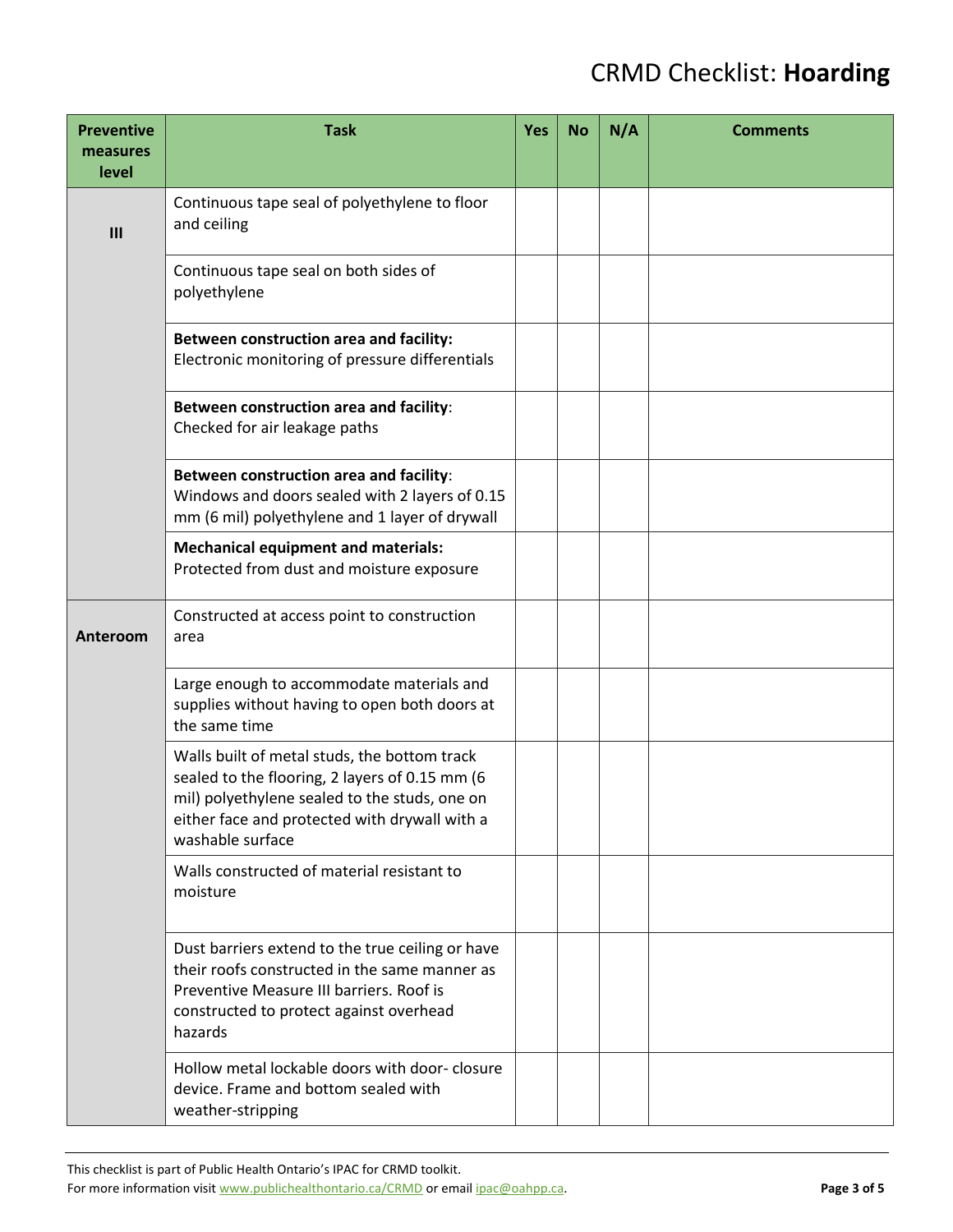| <b>Preventive</b><br>measures<br>level | <b>Task</b>                                                                                                                                                              | <b>Yes</b> | <b>No</b> | N/A | Comments |
|----------------------------------------|--------------------------------------------------------------------------------------------------------------------------------------------------------------------------|------------|-----------|-----|----------|
| IV                                     | All Level 1, II & III requirements must be implemented and the following measures put in place:                                                                          |            |           |     |          |
|                                        | All barriers remain in place until project<br>completed and area thoroughly cleaned by<br>environmental services and inspected by the<br><b>ICP</b>                      |            |           |     |          |
|                                        | Holes in walls or breaches in the polyethylene<br>containment system repaired immediately<br>when found. If temporary repair made,<br>permanent repair made within 2 hrs |            |           |     |          |
|                                        | Short-term protection used when removing<br>barrier walls to minimize environmental<br>contamination during removal                                                      |            |           |     |          |